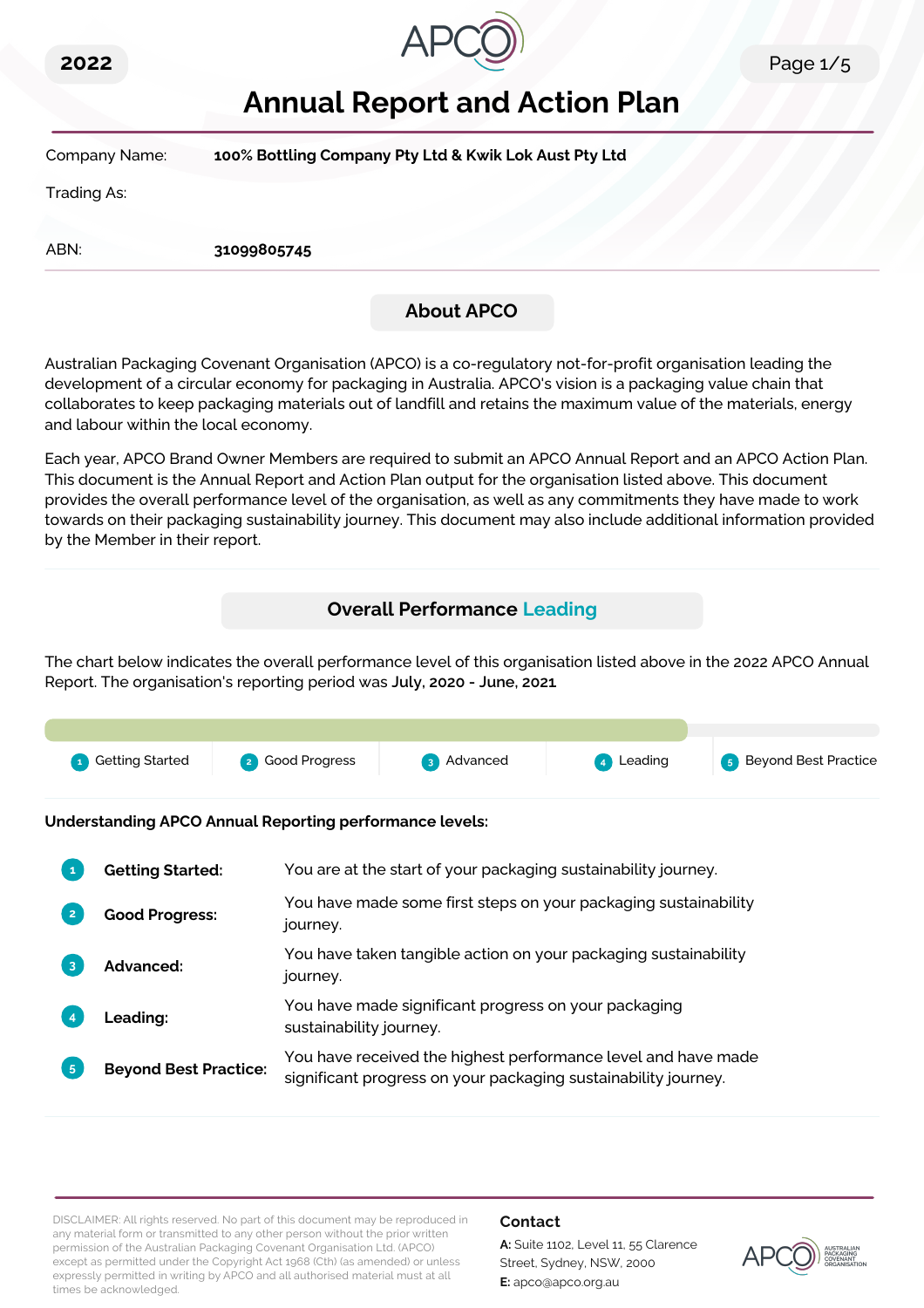

# **Additional Information**

The information below indicates additional information that the organisation included in their APCO Annual Report.

**Describe initiatives, processes or practices that you have implemented during your chosen reporting period that have improved packaging sustainability**

We are actively progressing towards replacing plastic with paper based material for our Closures. This will effectively eliminate at least 50% of the use of Plastic for our products over time. The Paper based closures are fully recyclable and compostable making them environmentally friendly. For the remaining plastics, we have replaced 20% by weight with Mineral Filler

**Please use the space below to provide examples or case studies of exemplary packaging sustainability conducted by your organisation.**

During the reporting period, we have succeeded in converting 130 Tonnes of our products to Paperboard closures, thus reducing the use of 130 Tonnes of Plastic.

We have also effectively reduced 30 Tonnes of Plastic by substituting it with Mineral Filler

# **APCO Action Plan Commitments**

For each of the Packaging Sustainability Framework criteria listed below, a description is provided along with the commitments made by the organisation in their APCO Action Plan.

#### Criteria 1:

#### **Governance & Strategy:**

This criteria considers actions to integrate packaging sustainability into business strategies.

- Develop a strategy that includes goals (objectives) and targets for packaging sustainability that addresses the Sustainable Packaging Guidelines (SPGs) or equivalent.
- Include a commitment to achieving the 2025 National Packaging Targets in our strategy.
- Have our executive or board of directors review our strategy and have the strategy integrated within our business processes.
- Regularly communicate and promote packaging sustainability objectives and targets within our organisation.
- Regularly engage or communicate with our external stakeholders about the environmental impacts of our packaging.
- Actively participate in initiatives to promote packaging sustainability outside of our organisation.

#### Criteria 2:

#### **Design & Procurement:**

This criteria considers actions taken to ensure that sustainability principles are considered in the design or procurement of both new and existing packaging through use of the Sustainable Packaging Guidelines (SPGs).

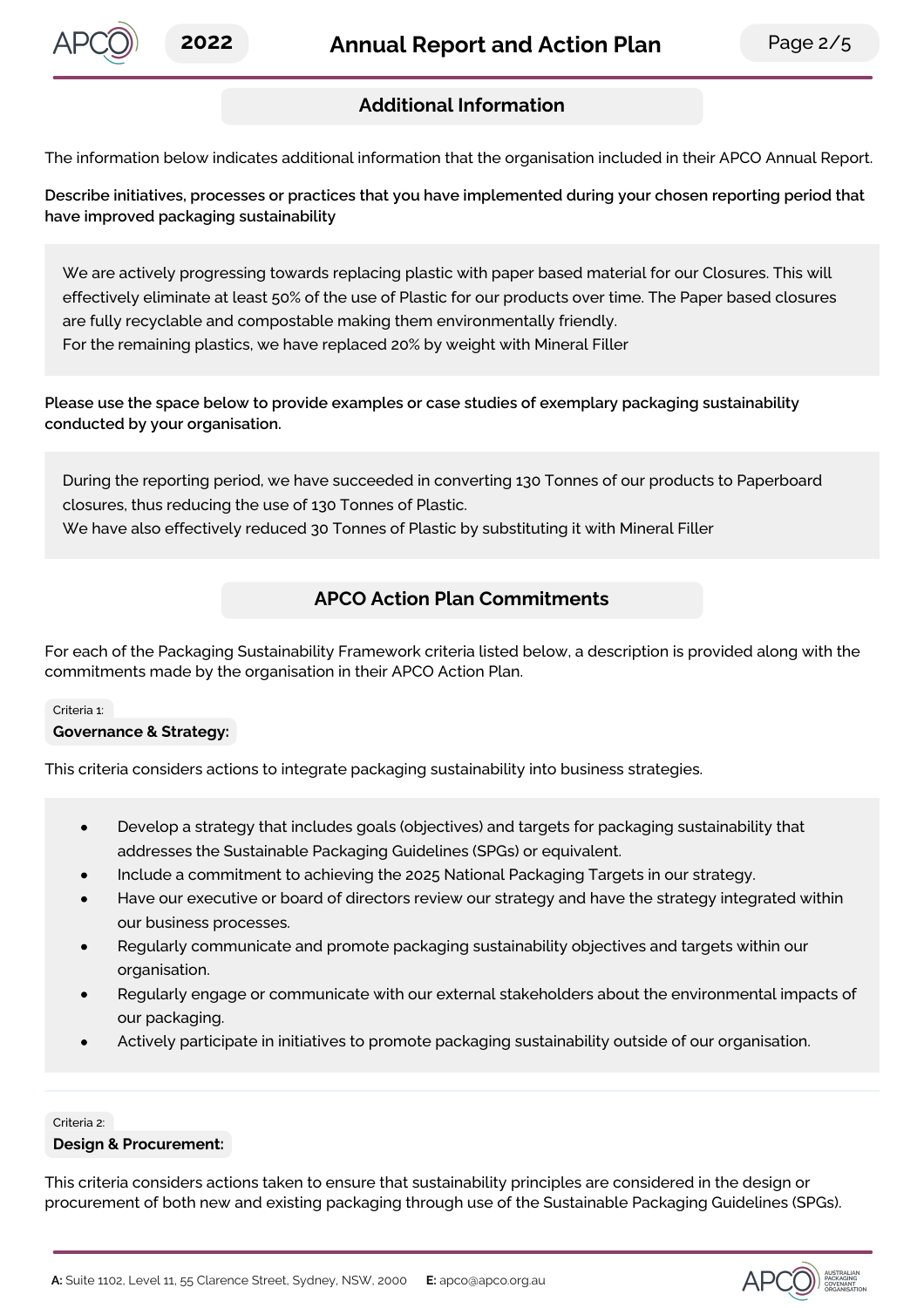

- Review **100**% of our packaging against the Sustainable Packaging Guidelines (or equivalent).
- Improve the accuracy of our data regarding reviews of packaging using the Sustainable Packaging Guidelines (or equivalent).
- Consider the following Sustainable Packaging Principles in our packaging reviews:
	- Design for recovery  $\circ$
	- $\circ$ Optimise material efficiency
	- $\circ$ Design to reduce product waste
	- $\circ$ Eliminate hazardous materials
	- Use recycled materials  $\circ$
	- Use of renewable materials  $\circ$
	- Design to minimise litter  $\Omega$
	- $\circ$ Design for transport efficiency
	- Design for accessibility  $\circ$
	- Provide consumer information on environmental sustainability  $\circ$
- **71**% of our packaging to be optimised for material efficiency.
- Improve the accuracy of our data regarding packaging material efficiency.

## Criteria 3: **Recycled Content:**

This criteria considers actions taken to increase or optimise the amount of recycled material used by your organisation.

- Develop a policy or procedure to buy products and/or packaging made from recycled materials.
- Use recycled content in:
	- $\circ$ Our products
	- Primary packaging that we use to sell our products  $\Omega$
	- $\circ$ Secondary packaging that we use to sell our products
	- Tertiary packaging that we use to sell our products  $\Omega$
	- Other items which we purchase (e.g. office stationary and suppliers etc.)  $\circ$
- **100**% of our packaging to be made using some level of recycled material
- Improve the accuracy of our data regarding use of recycled materials.
- Provide customers with the option to purchase packaging with the highest level of recycled content technically feasible.

# Criteria 4:

# **Recoverability:**

This criteria considers actions taken to improve the recovery of packaging at end-of-life and increase use of reusable packaging.

- **57**% of our packaging to be designed to have all packaging components be recoverable at end-of-life.
- Improve the accuracy of our data regarding recoverability.
- Use PREP to assess the recyclability of our packaging through kerbside collection in Australia and/or

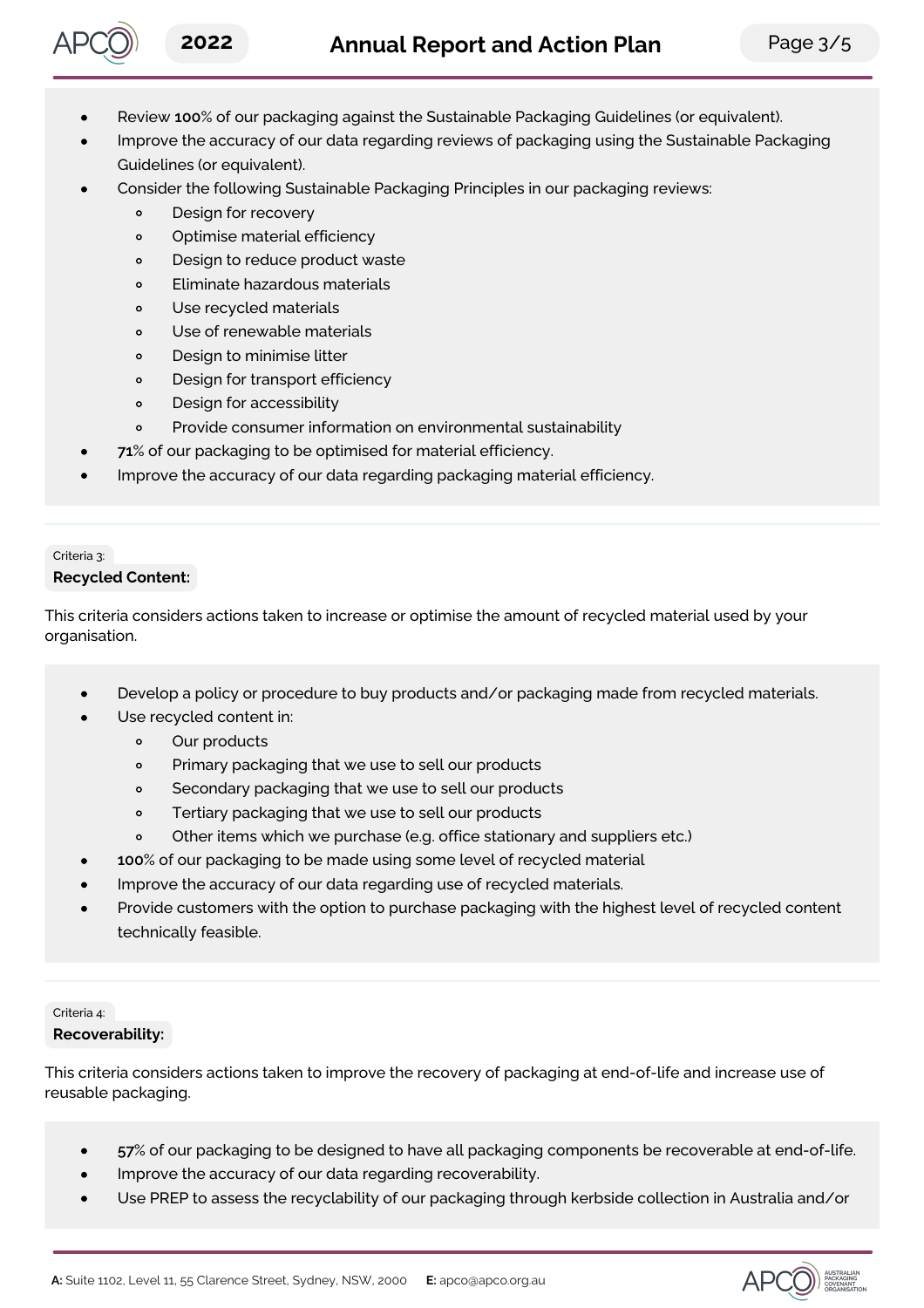# **2022 Annual Report and Action Plan** Page 4/5

## New Zealand.

- Investigate opportunities to use reusable packaging.
- **4**% of our packaging to have all packaging components that are reusable.
- Improve the accuracy of our data regarding reuse.

#### Criteria 5: **Disposal Labelling:**

This criteria considers the extent to which packaging has been labelled to help consumers determine what to do with packaging at end-of-life.

- Provide customers with information on the recoverability of our packaging to inform correct disposal labelling on-pack.
- **100**% of our private label products to have on-pack labelling to inform correct disposal.

#### Criteria 6: **On-site Waste:**

This criteria considers progress in increasing the amount of on-site solid waste being diverted from landfill.

- Have recycling programs for the following materials:
	- Paper/cardboard  $\circ$
	- Soft plastics  $\circ$
	- $\circ$ Rigid plastics
	- $\circ$ Metals
	- Aim for **90**% of our on-site waste to be diverted from landfill.
- Improve the accuracy of our data regarding on-site waste.

## Criteria 7: **Problematic Materials:**

This criteria considers the extent to which organisations are actively phasing out problematic and unnecessary single-use plastic packaging and preventing/reducing litter.

- Help reduce litter by:
	- $\circ$ Conducting regular clean ups
	- $\circ$ In house assessment of use of problematic plastics and develop methods to phase them out.
- Phase-out the following problematic and unnecessary single-use plastic items:
	- Lightweight plastic shopping bags  $\circ$
	- $\circ$ Fragmentable (e.g. oxo-degradable) plastics
	- $\circ$ Expanded polystyrene (EPS) packaging for food and beverage service or retail fresh produce
	- EPS loose fill packaging  $\circ$
	- Moulded EPS packaging for white/brown goods or electronics  $\circ$
	- Rigid polyvinyl chloride (PVC) packaging  $\circ$